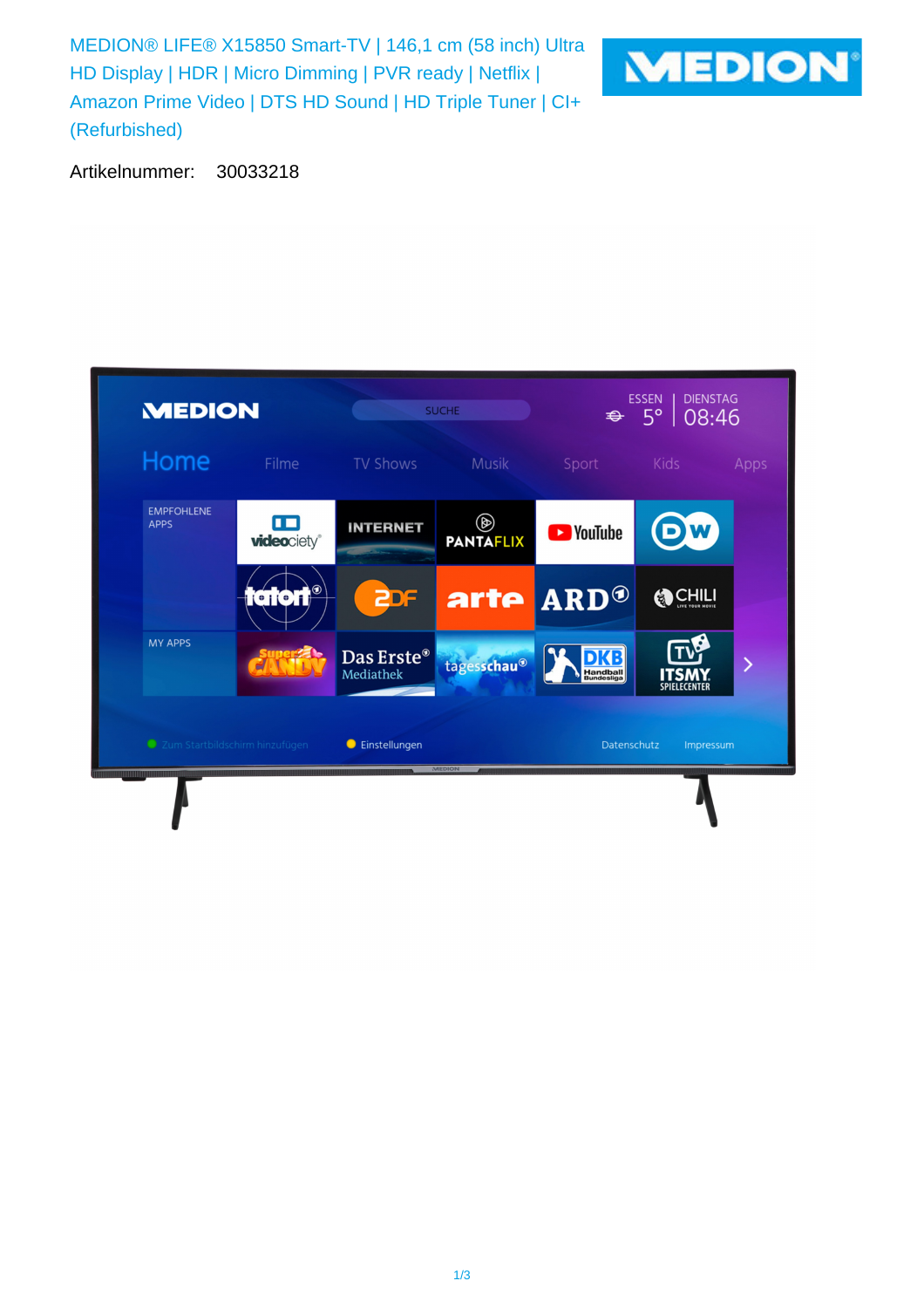MEDION® LIFE® X15850 Smart-TV | 146,1 cm (58 inch) Ultra HD Display | HDR | Micro Dimming | PVR ready | Netflix | Amazon Prime Video | DTS HD Sound | HD Triple Tuner | CI+ (Refurbished)



Artikelnummer: 30033218

Hoofdeigenschappen Scherm

- 
- Beelddiagonaal : 146,1 cm (57,5 inch)
- Max. resolutie : 3840x2160
- Helderheid : 350cd/m²
- Contrastverhouding : 5000:1
- Aspectratio : 16:9
- Schermtype : LED LCD
- Refresh rate : 60Hz
- Functies &Design
- Smart TV : Ja
- Smart TV-functies : Thuisnetwerk streaming; Internetbrowsen; Internetradio; Internet-streaminginterface; Internet TV/video
- Functies : Amazon Prime Video; Audio Video Sharing (AVS); 4K; EPG; HbbTV; HDR10; Afstandsbediening inbegrepen; Geïntegreerde mediaspeler; Geïntegreerde Wifi; Kinderslot; Koptelefoon aansluiting; Media portal; Meertalig menu; Netflix; YouTube; Wireless Display; Wifi-geschikt; PVR ready; High Dynamic Range (HDR); DTS Sound
- Aantal speakers : 2
- Geïntegreerde digitale ontvanger : CI+; DVB-C; DVB-S2; DVB-T2
- Accu/Batterijtype : Alkaline
- Levering Smart TV (MD31058)
	- Voet incl. schroeven
	- Afstandsbediening incl. batterijen
	- Handleiding
	- Garantiekaart

- Verbindingen  **Audio-/Video-ingangen : AV In; VGA D-Sub**; Tv-antenne; HDMI
	- Aantal HDMI Aansluitingen : 4
	- Aantal USB Aansluitingen : 2
	- Media-aansluitingen : HDMI; USB; WiFi
	- Vesa-formaat : 200 mm x 200 mm